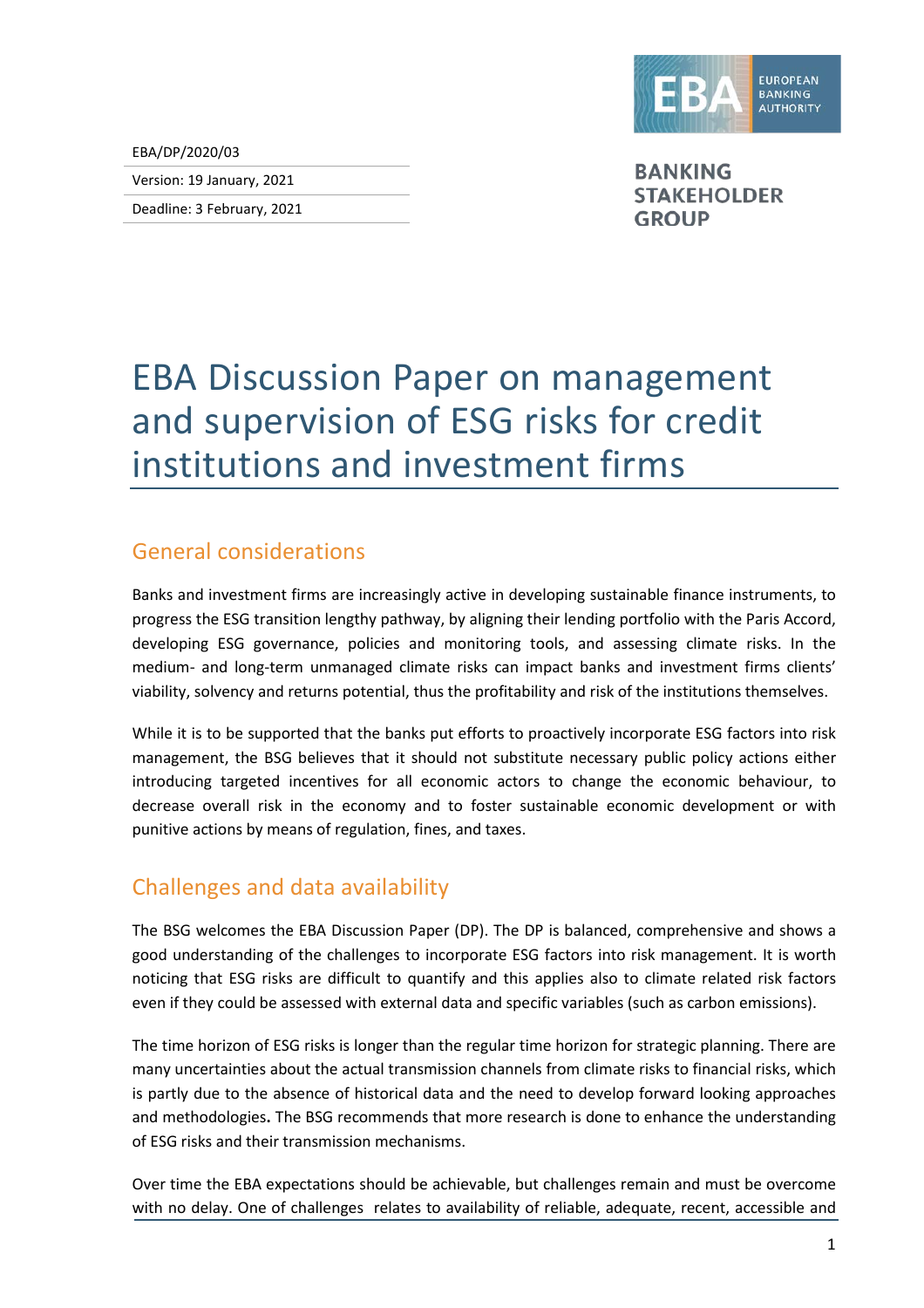low-cost data. Improved availability of corporate and retail data will be a key factor for adequate banks' risk management, for the development of new financial products and for helping consumer and businesses to achieve swift transition. Available, reliable, and standardized data are prerequisites for the development of quantification and forward-looking methodologies. Although the developments in non-financial reporting and related legislation (like the EU non-financial reporting directive) have accelerated in the last few years, reporting and data availability is not yet at the expected level of the financial reporting. Recent disclosure legislation, such as the EU Taxonomy and the Sustainable Finance Disclosure Regulation (SFDR), do provide more granular guidelines for disclosure by financial institutions. However, these are primarily focused on green assets for which data availability and quality might improve, but this is not the case for other non-green assets. Mandatory disclosure from corporates will only enter into force at a later stage, and for SMEs, not subject to such disclosure requirement, gathering the necessary information may be more demanding. Additional flexibility is also needed regarding exposures of EU banks to non-EU counterparts, where EU standards do not apply, and in the absence of harmonized international rules, making data availability even more challenging. The BSG believes that EBA could play an important role in making this data accessible and comprehensive.

Also, the BSG emphasizes that the methods on how to integrate ESG risks into the risk management framework are still under construction. To properly assess the time horizon in which ESG risks could materialize and incorporate this assessment into quantitative risk management frameworks as for credit, operational and market risk, provides an additional challenge. This is already the case for climate change risks, and will be even an equal challenge for social and governance risks and their financial impacts, specially as the social risks may accelerate as a consequence of the current COVID-19 sanitary crisis.

#### Phase in approach

The BSG believes that a phase-in approach is necessary to progressively include those risks in banks' and investment firms' frameworks and to organise the internal processes, systems, organization, and retrieve appropriate data. Banks should be subject to a single and consistent set of ESG requirements, from disclosure to risk management. The BSG advices EBA to lead the process, establishing the definition of the ESG Risk, as well as a practicable defined calendar, since not all of the expectations and considerations in the activities and key processes can be achieved at the same time. While at some banks the Risk Management Function has already been mandated to develop internal ESG risk management framework, for others the role expected for the Risk Management Function and for the Internal Audit require a full definition of the ESG Risk, prior to adapting the internal policies and/or define skills or assign roles and responsibilities. The absence of such definition might lead to a delay in implementing the ESG requirements into risk management.

At the moment it is also not yet possible to quantify financial implications of ESG risks, certainly not in all sectors or portfolios over the short, medium and long terms. On a client level in certain cases there is more quantitative information, depending on its reporting and transparency, on specific, often sector specific indicators. That does not mean there is a methodology that quantitatively estimates what those data points mean in terms of future (financial) risks for that client. This remains a work in progress for banks, investment firms as well as supervisors. The EBA has listed and described various methodologies being developed by different stakeholders. The BSG welcomes this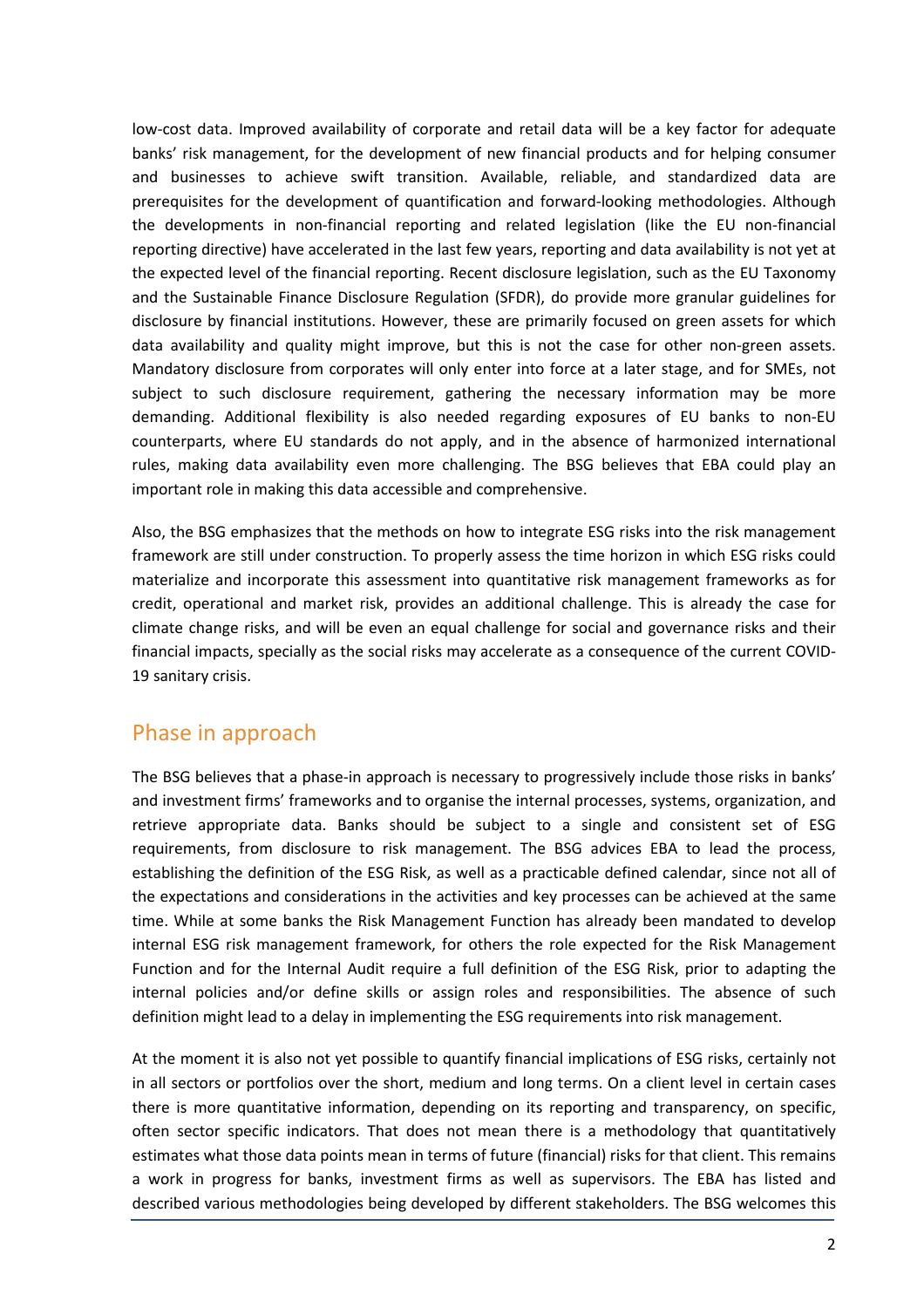effort and encourages a constructive, and inclusive dialogue between EU institutions and all stakeholders (including consumers groups and academics) about the most appropriate and practicable methods, metrics, and indicators in the short term in order to bring all ideas forward. Such a dialogue should be inclusive and allows for open discussion on the pros and cons for the exposed methodologies.

A clear distinction should be established between acute and non-predictable events (Black Swan type), and long-term trends, which have different impacts on prudential risks. In view of the challenges the discussion paper so aptly describes, the BSG recommends that regulatory requirements should be introduced using a step-by-step approach accompanied by appropriate evidence. Such approach would allow good practices to emerge, evolve and to be tested before introducing hard and fast rules. Following this approach, the inclusion of the ESG risks in the SREP process for example could focus during the first years on qualitative aspects and seek a "supervisorsupervised" dialogue/mutual learning before having quantitative implications.

## Clarity on the objectives

The BSG believes that there are many interpretations in the current discussion of how to deal with ESG risks. This is partly because the objectives of rules are sometimes insufficiently clear or at least perceived not transparent enough. One goal could be to achieve or support the Paris climate targets and thus to reach greenhouse gas emission neutrality in 2050. Another might be to ensure the solvency of institutions, i.e. to measure risks very precisely and use this as a basis for allocating capital and pricing in risks appropriately. A further goal could be to identify the vulnerabilities of an institution and to draw conclusions about long-term options for actions. These objectives, which are certainly not intended to be exhaustive, might require different time horizons and different measures and methodologies. However, some of the BSG members point out that ESG factors have to be included in the entire risk assessment (ESG should be one of many input factors in impairment modelling) and therefore that the time horizon of the entire assessment is automatically relevant.

## Unrecognized systemic risks

Some members of the BSG warn that there might be systemic risks to financial stability which are not recognized at all under the current ESG risks, namely, the incompatibility between certain sustainable business models alongside a debt based monetary system. Many innovative sustainable businesses rely on natural contributions to minimize human work and the necessity to invest capital in order to create goods. For instance, permaculture harnesses the "free" labour of worms, cyclical natural compost, bees, insects, natural fertilizers, ecosystems etc. These methods only require an initial investment after which the setup produces year upon year goods (fruits and vegetables) which are not capital intensive at all. If these business models are generalized to many sectors of the economy, this could ignite a systemic risk for financial stability and price stability as the monetary mass would shrink (with the reimbursement of existing loans and the lack of injection of new money through new loans to support the functioning of sustainable businesses) while the total amount of goods in the economy could increase. In essence, any good or service which enters the economy without a monetary counterpart (without the need for investment through a loan) is a liability to financial stability as it exerts a deflationary pressure on the economy. Many other sustainable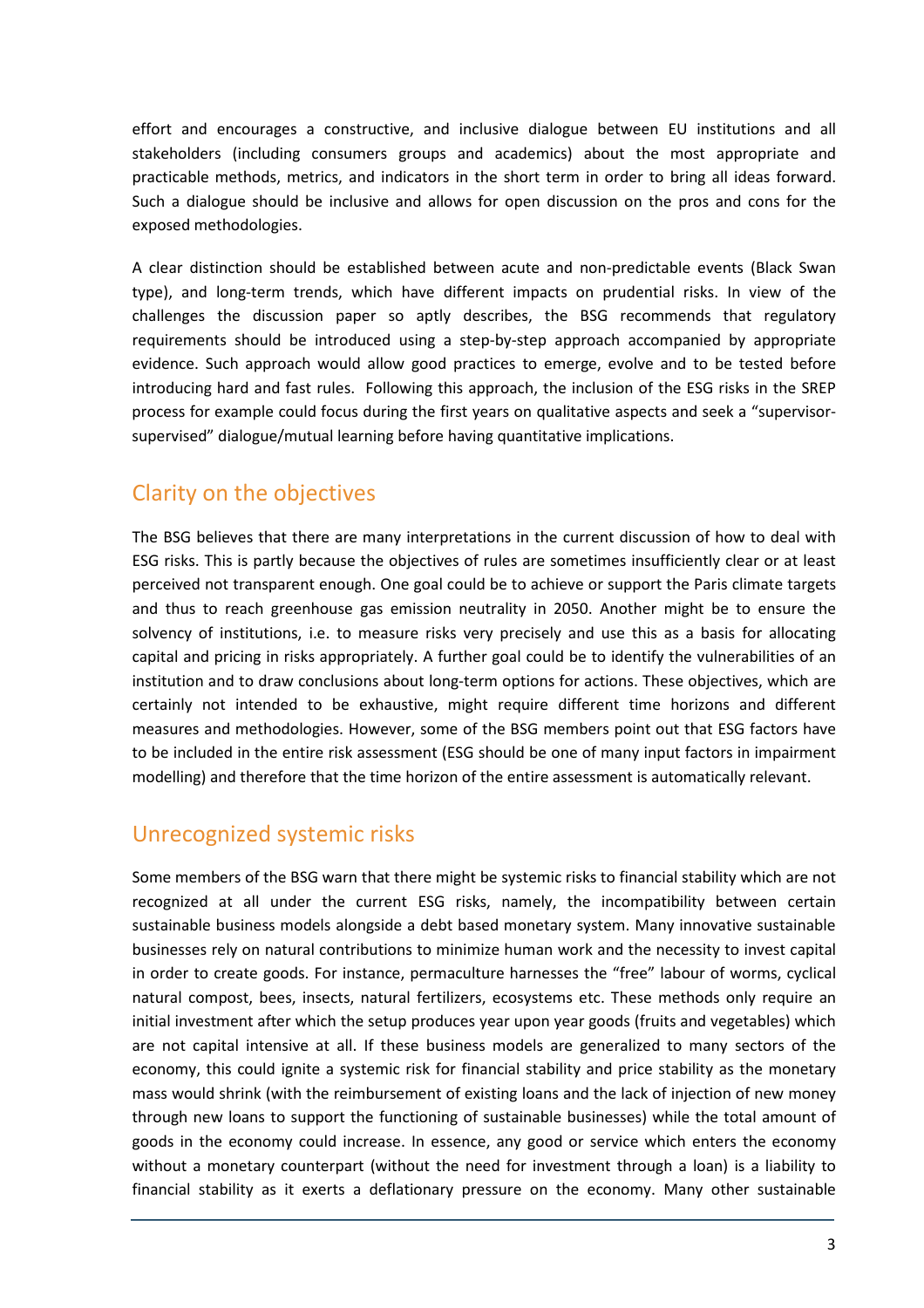business models could have the same or similar effect. For instance, a more pervasive market for second hand goods, which is booming through social platforms, only utilizes existing money for exchanges. This factor should be taken into account in the ESG risks and monetary policy, in order to ensure that the financial system adapts to allow a compatibility with the inevitable emergence of sustainable business models relying on low to no capital investment and thus no monetary creation.

#### Double materiality

The concept of double materiality is fundamental to understand ESG risks: the focus is not only on a client's financial risks but also on the impact of their activities on the environment and society.

Without increased clarity on which goals are being pursued and what the focus is on, it will not be possible to develop sound methods and measures. A greenhouse gas neutral portfolio, for example, can be safely assumed to have a low ESG risk. But that says nothing about the actual risk of this portfolio. Even a portfolio that is 100% green may be very high risk. And, in particular, even a portfolio that is 100% taxonomy-compliant will be subject to transition risk. Battery-powered vehicles, for instance, could become obsolete when hydrogen or synthetic fuels are produced in much higher quantities and at lower cost. There are consequently conflicting goals here, which need to be resolved.

The BSG is of the opinion that the EBA should better differentiate between different perspectives (inside-out vs. outside-in) and different time horizons under consideration (short-term, medium-term and long-term). This will enable both objectives and measures to be categorised more clearly. Differentiation by time horizon will also address the uncertainty factor. This is always an issue when taking a longer-term view but is even more important where ESG risks are concerned since historical datasets or experience of materialised ESG factors, especially in a climate context, do not yet exist in a way that could be readily implemented with existing risk models. It would also allow to differentiate the tools to be used : for short term risks, the traditional capital framework, which is calibrated to capture 1-y unexpected loss, for the medium term, scenario analysis, at a 5-10 y horizon, and for the long term, portfolio alignment frameworks, over the timespan of the Paris accord

A more targeted approach could be advisable where the solvency of individual institutions and the reduction of systemic risk to the financial system are the focus of the EBA's Pillar 2 rules. So, the regime governing ESG risks would focus, at least initially, on an institution's financial risks (outside-in) given its complexity, and activity-based risks of a bank's customer (e.g., social or climate-related reputation risk) would be covered from the outside-in perspective first. This will make it easier to describe, identify and ultimately manage the risk driver. The "inside-out" aspect of ESG risks should not be excluded a priori from consideration in an emerging framework, however. An EBA ESG risk management framework could initially focus on financial materiality ("outside-in"), while practicable approaches to incorporating the "inside-out" perspective are further explored by regulators and experts. Applying the concept of double materiality (inside out and outside in) appears to pose fewer practical problems when it comes to disclosure and it should therefore be incorporated in the relevant framework from the outset.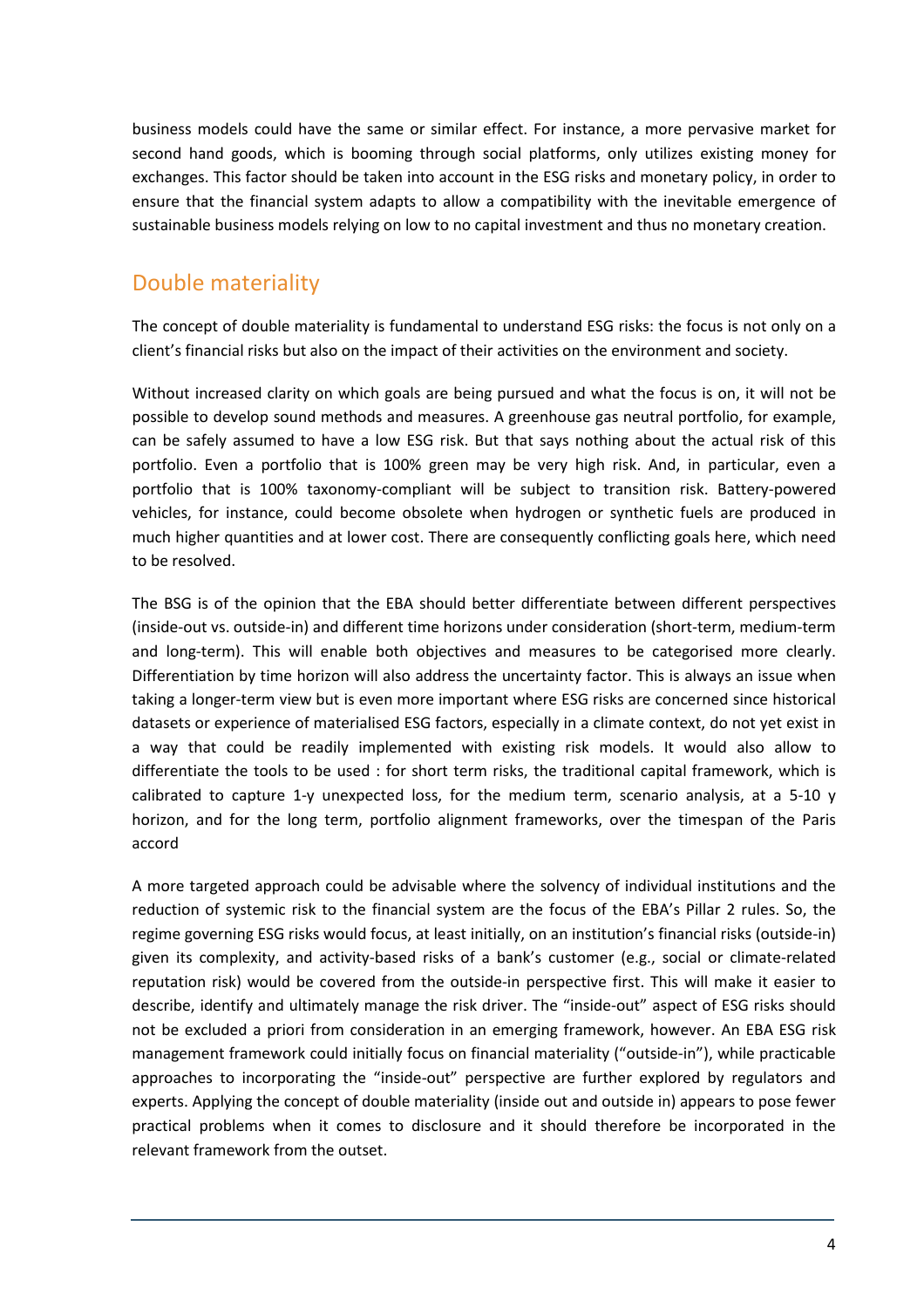## Risk horizons

The framework should distinguish between three risk horizons: short-term (1-3 years) and medium (4-9 years) and long-term (10+ years).

- 1. In the short-term horizon, the focus should be on the harmonized implementation of ESG risks definitions, with appropriate KPIs. The BSG support that ESG risks should not be seen as a separate risk category, but rather as risk drivers, that would impact "traditional" risk types, such as credit risk (increased or reduced PD/LGD depending on counterparty ESG performance), market risk (appreciation or depreciation of value of a trading asset depending on changes in value or market perception due to ESG factors), or operational risk (materialization of a physical risk event generating an operational loss). Ideally, the information obtained should, like today, be used for capital adequacy, capital allocation and pricing purposes. ESG factors act as risk drivers and should therefore be taken into account in the time horizon (some BSG members mention, that as a consequence, to the extent that ESG factors are incorporated in a bank's risk policy and credit decision, the ESG factors should already be embedded in the risk assessment of the default risk). This can be achieved qualitatively or quantitatively. Depending on the materiality of ESG factors, compared to traditional financial risk drivers, there may be implications for loan loss provisioning or regulatory capital. Methodologically, ESG factors could be considered at individual level as part of the loan origination process (credit analysis, rating/scoring, etc.) and at portfolio level using corresponding portfolio models and scenario analysis (e.g. adverse scenario under the normative approach). They will complement existing processes. Some BSG members stress, that they will complement existing processes, while others point that the ESG factors should already be implemented within current approaches.
- 2. In the medium and long-term horizon, the focus should be more on strategic questions: how vulnerable and sustainable are the business models of clients and the institution itself? How should portfolios be composed for instance in 5 or even 10 years' time? What will be the default risk assessment of an existing engagement over a period of time? In methodological terms, consideration could be given to Greenhouse Gas Emission GHG measurement methods/alignment approaches (Partnership for Carbon Accounting Financials (PCAF), PACTA, etc.), ESG ratings and stress tests/scenario analysis, for example. The latter, however, use other variables and parameters than in the short-term horizon. As to the question of portfolio composition, the inside-out perspective will once again have a role to play. The additional difficulties to make quantitative analysis with such a long term horizon, for example in a stress test exercise, would make it at least very challenging.
- 3. The definition of the long-term horizon should be seen in the context of the bank /investment firm strategy or at the horizon of the EU policy goal to achieve carbon neutrality by 2050. While we understand it could be 10 years or more, different references are made to 2030 (more often cited), 2050 and 2100 (e.g. §2 or §314). Some BSG members would favor a definition of 10 years which already represents a considerable extension of the current 3 to 4 years strategic planning horizon. This time horizon is also compatible with the weighted average life of banks assets. Respective E, S and G risks may also have different time horizons.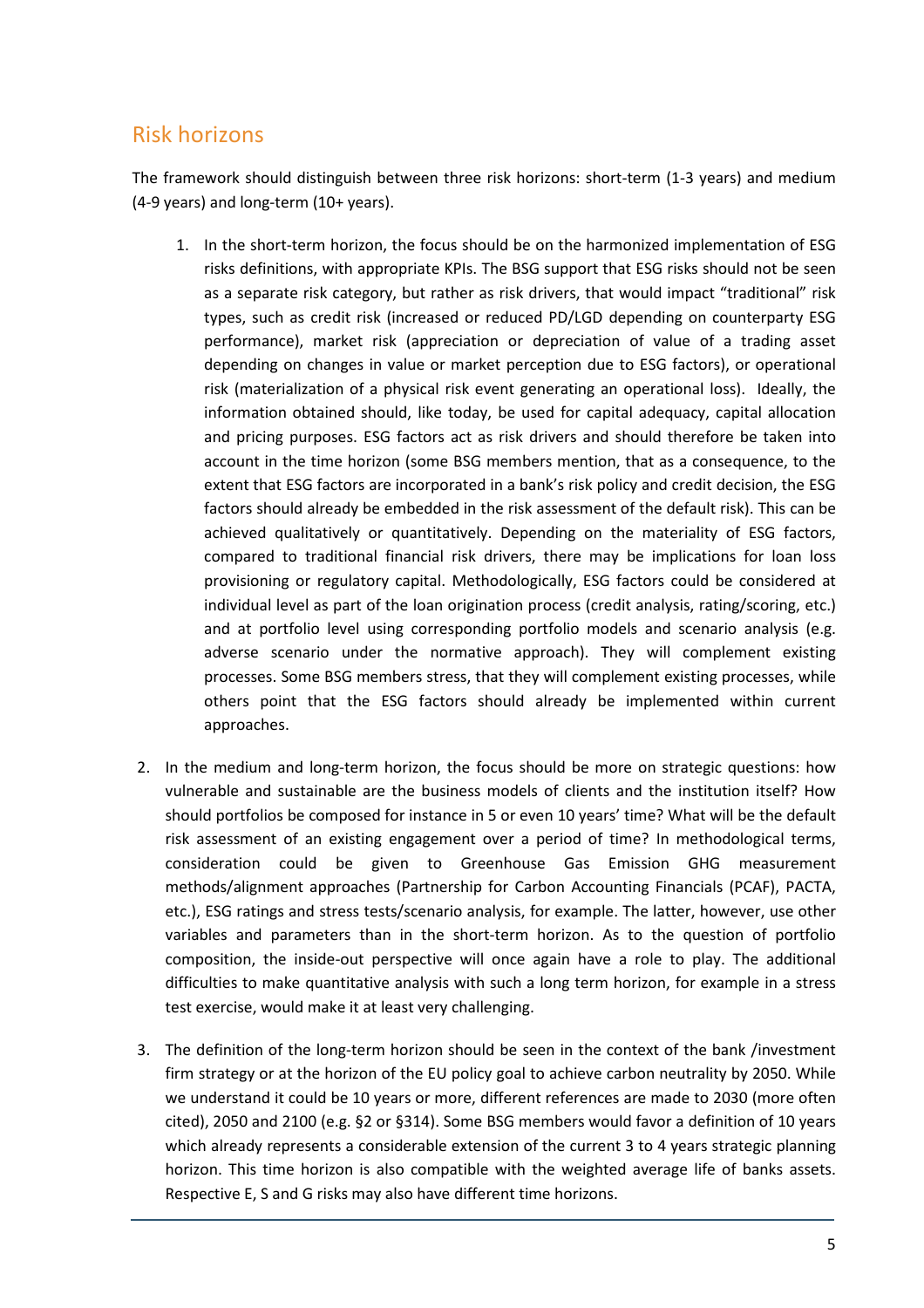## Proportionality

The BSG welcomes the inclusion of proportionality principle in the Discussion Paper, however a concern is expressed about the linkage done between proportionality principle and the size of institutions in specific paragraphs. Proportionality is also about the systemic nature and business model of the institution. The extent to which institutions may be precisely vulnerable to ESG risks varies. It is a function of the institution's business model, relative size, systemic importance, internal organization and nature and complexity of its activities. In addition, one might look at the markets they operate in (how regulated they are), geographical location as well as their investment strategy (private banking focused, mortgage lending, or an investment fund focused on fossil fuels) as indicators of their vulnerability to ESG risks. Some BSG members flag that specific vulnerability can relate to the complexity and cost of data and data handling. Proportionality should not only be considered from the point of view of the bank, but also from the point of view of the client. Requiring massive ESG data input from SMEs can be unrealistic and create a massive administrative burden, the same BSG members do not believe that the bilateral dialogue between the banker and an SME client can be an appropriate solution to gather data, as it would be completely manual and lack data quality and verification, thus exposing the bank to potential liabilities.

The BSG encourages differentiated requirements for the retail business which is of a different nature and generally includes different risks than investment business. ESG risks also affect, e.g. the retail business, mortgage loans, but in a different way. Having the same requirements regarding the incorporation of ESG risks into the risk management are usually not proportionate. There should be an adequate set of rules for it. While housing is a major source of CO2 emissions, incorporating these portfolios would require an industrialized process, based for example on Energy Performance certificate etc…

A proportionate approach should also be considered to apply in relation to the various stages of development of climate and environmental risks as drivers for the various risk types. In particular, the identification methodology of climate risks in trading portfolios may be assessed at a later stage, given the inherent short term nature of those positions. From a transition point of view, dedicated KPIs such as issuance of green bonds may be better incentives to grow sustainable finance.

Moreover, as part of the analysis of the principle of proportionality, the issue of costs should be assessed. As of today, we believe that pending the development of mature and standardized methodologies that are validated by the authorities, and pending automated and reliable data sources, the assessment of the ESG risks can be challenging and costly in particular for smaller banks.

#### Definition of ESG risks and factors

The definition of ESG risks in the Discussion Paper (DP) appears generally acceptable, especially in the limitation set out for "negative" impacts. However, the BSG flags that the inclusion of the word 'any' will end up being an incentive for institutions to focus on backward looking strategies to include any ESG possible risk which might not have been identified at an earlier stage. By changing the word 'any' to 'identifiable' or 'foreseeable' the definition becomes more forward looking and less likely to raise concerns about liabilities as a result of overlooked ESG risks.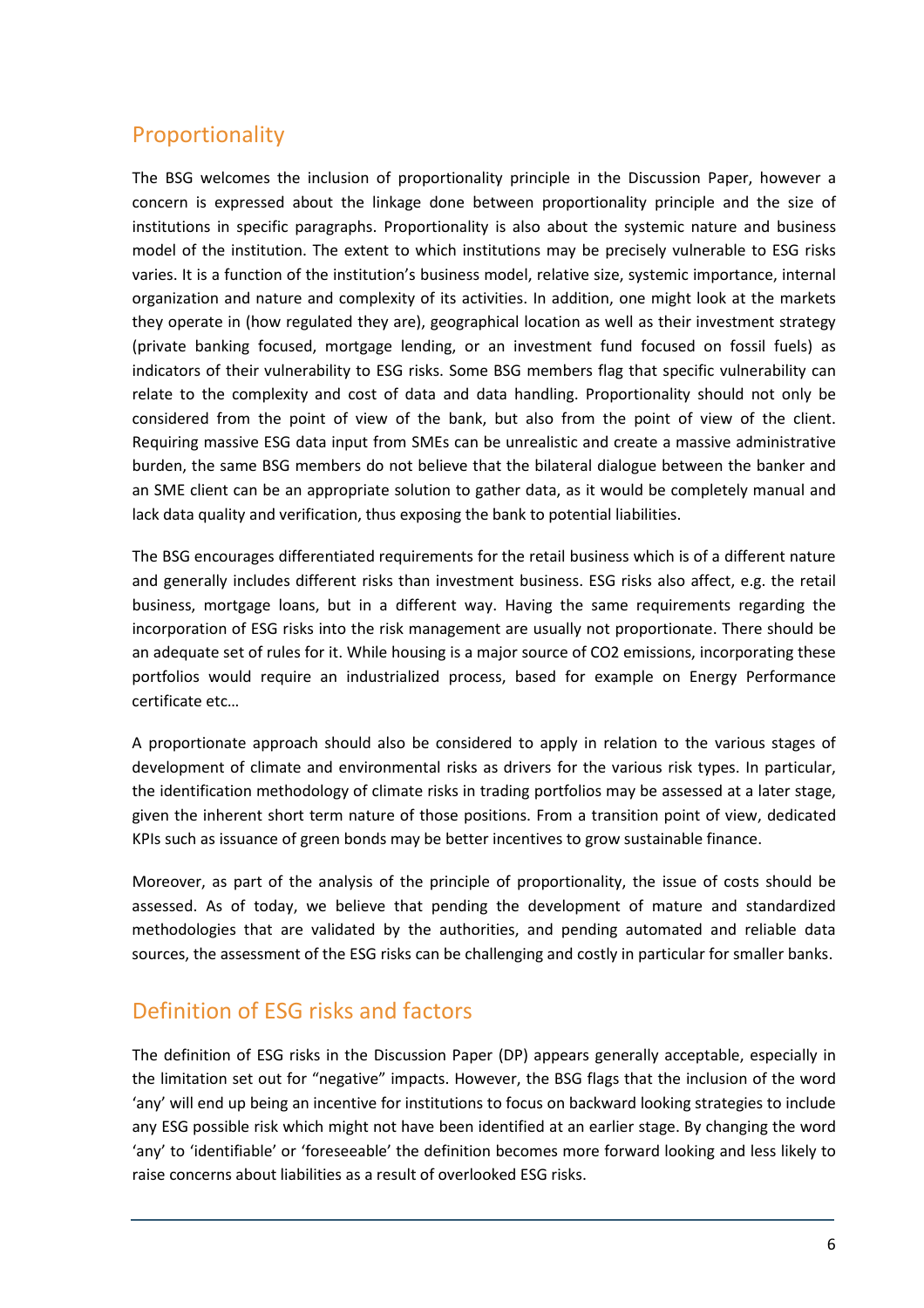Also, the 'prospective' impact of an ESG factors seems to be a rather ambiguous term in the definition. ESG factors could materialize to ESG risk at some time in the future, but the impact for an institution depends highly on the time horizon in combination with the likelihood of materialization of the risk. It would be helpful to clarify the meaning of 'prospective' in the definition.

The question arises to what extent institutions are responsible for ESG risks (in particular the S&G) when considering the full value chain in a company's production cycle. Consequently, the scope of counterparties' risks that banks/investment firms are able to acknowledge and manage should be limited. In other cases, considering the inclusion of all potential ESG risks across the value chain of counterparties/companies may lead to disincentive banks/investment firms to support those sectors/firms that are transitioning.

Finally, the angle of the negative impacts should be developed in a context where positive impacts are also considered.

# Social and governance risks

Identifying S&G risks of a counterparty is only possible after a thorough due diligence, which is not suitable for all counterparties and all issuers in a portfolio (and even then it will be rather an ordinal scale (higher or lower risk) than an actual number or amount). However, keeping in mind the many and fast regulatory developments with regards to human rights, children's rights and required due diligence at EU level, it could be helpful if the EBA provides more clarity on the next steps or timeline by when it expects progress on governance and social risks It seems important to underline that, in the context of the COVID pandemic, financing social infrastructure, financial inclusion, etc… should be promoted, and that the EBA should encourage the Commission to accelerate the design of a Social taxonomy, as a first step toward harmonization of the definitions.

In relation to specificities associated with the management of governance risks, it is worth recognising that management/governance factors are an integral component of credit risk assessments and ratings already such that any guidance from EBA is tailored at 'enhancing' without 'double counting' those factors.

#### Use of indicators

ESG risks need to be identified through qualitative and quantitative indicators. The non-exhaustive list of ESG indicators provided is an important starting point to obtain information on ESG related issues, and they can form the basis for the development of product offerings, and some banks have considered them as part of product taxonomy development (separate from a risk taxonomy of sectors). However, most of the indicators are not necessarily suitable directly for current, quantitative risk management techniques and may be difficult to apply outside the EU.

Simple, less technical scoring systems are perhaps more suited to retail audiences. Whilst advancing new and existing indicators is welcome, more sophisticated indicators and systems may prove counterproductive by deterring investors who do not have sufficient knowledge in this area to make investment decisions if the language and terminology is overly technical. ESG labeling must be simple, transparent and easy to understand.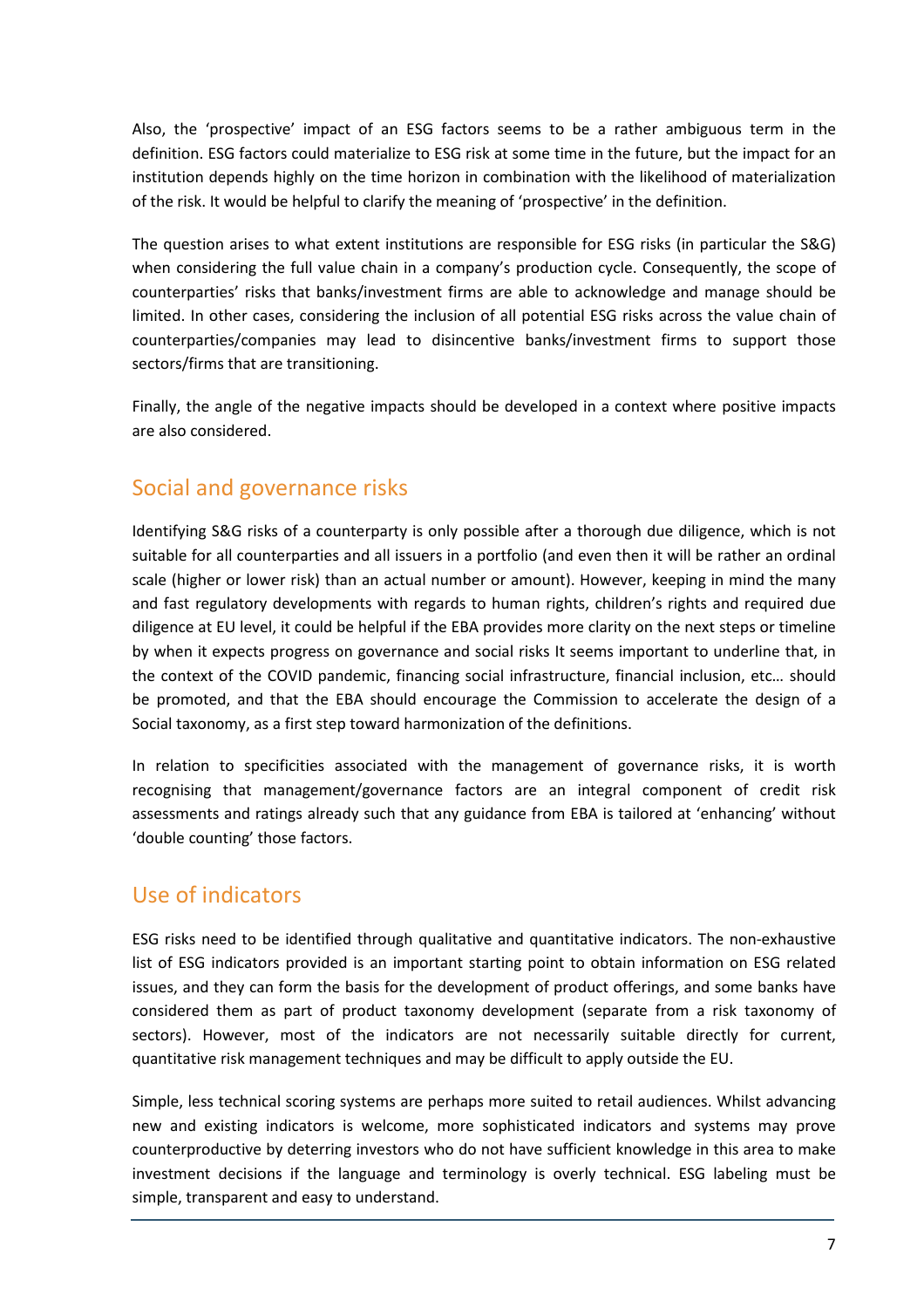#### EU taxonomy

It should be clarified that the EU taxonomy is not considered as a risk management tool in order to avoid any misunderstanding between different stakeholders. The EU taxonomy introduces an EUwide classification system of environmentally sustainable activities and is intended to provide clarity for investors in relation to sustainable economic activities and for assessing the proportion of funding provided by financial products that is directed towards such activities, which already meet the target standards, in order to avoid green-washing. There is an expectation, however, that steering companies towards a sustainable product offering to help de-risk portfolios as companies that engages in sustainable activities may be better positioned from a sustainability/reputational risk angle. There are many other factors that can unfavorably affect its financial performance (e.g. unbalanced debt/equity structure, poor product offering, etc.). In any case, the EU Taxonomy Regulation is still under discussion, and not applicable, as the technical screening criteria needed to properly apply it are not ready yet. Only on 1 January 2022, the Taxonomy Regulation will begin to apply with regard to its climate change mitigation and climate change adaptation objectives, and on 1 January 2023, the Regulation will become fully enforceable with respect to its four environmental objectives.

## **Methodologies**

Pending a more mature methodological basis, and availability of appropriate empirical data for incorporating ESG risks into the Pillar 1 framework the principle of methodological freedom should generally be applied in Pillar 2, which includes the methodological treatment of ESG risks. It will continue to be the task of supervisors to set an overarching framework and to continue the assessment of the methodologies in practice. It should be up to each individual institution, however, to design its own risk management strategy for internal purpose. The EBA´s flexibility on the method to be used by institutions is initially to be welcomed. However, this flexibility could also be maintained as a long-term approach, as choosing a specific methodology has significant investment implications for the development of systems. The EBA should ideally maintain this flexibility over time, or at least, provide a clear timeline with sufficient early warning for institutions to be able to update the systems and processes accordingly. However, a minimum harmonisation approach to certain methods is welcomed, as it should be avoided that banks make unnecessary investments in methods which later cannot be used for supervisory review.

## Alignment methods

According to some BSG members, the understanding on portfolio alignment methods is that this relates more to strategy and business opportunities than to risk management, although this is a very dynamic topic, and the information could be used as a qualitative risk indicator of the companies´ transition trends in the medium term. It is important to highlight the heterogeneity in approaches and the difficulties in assessing alignment. It would be interesting to understand whether the regulatory community is planning to use any external or internal methodology for analysing the portfolio alignment as an input for prudential regulation, as they mentioned other methodologies without explicitly supporting them. This is key to be able to balance the investment effort in these external methodologies. It is important since experience has demonstrated that the use of external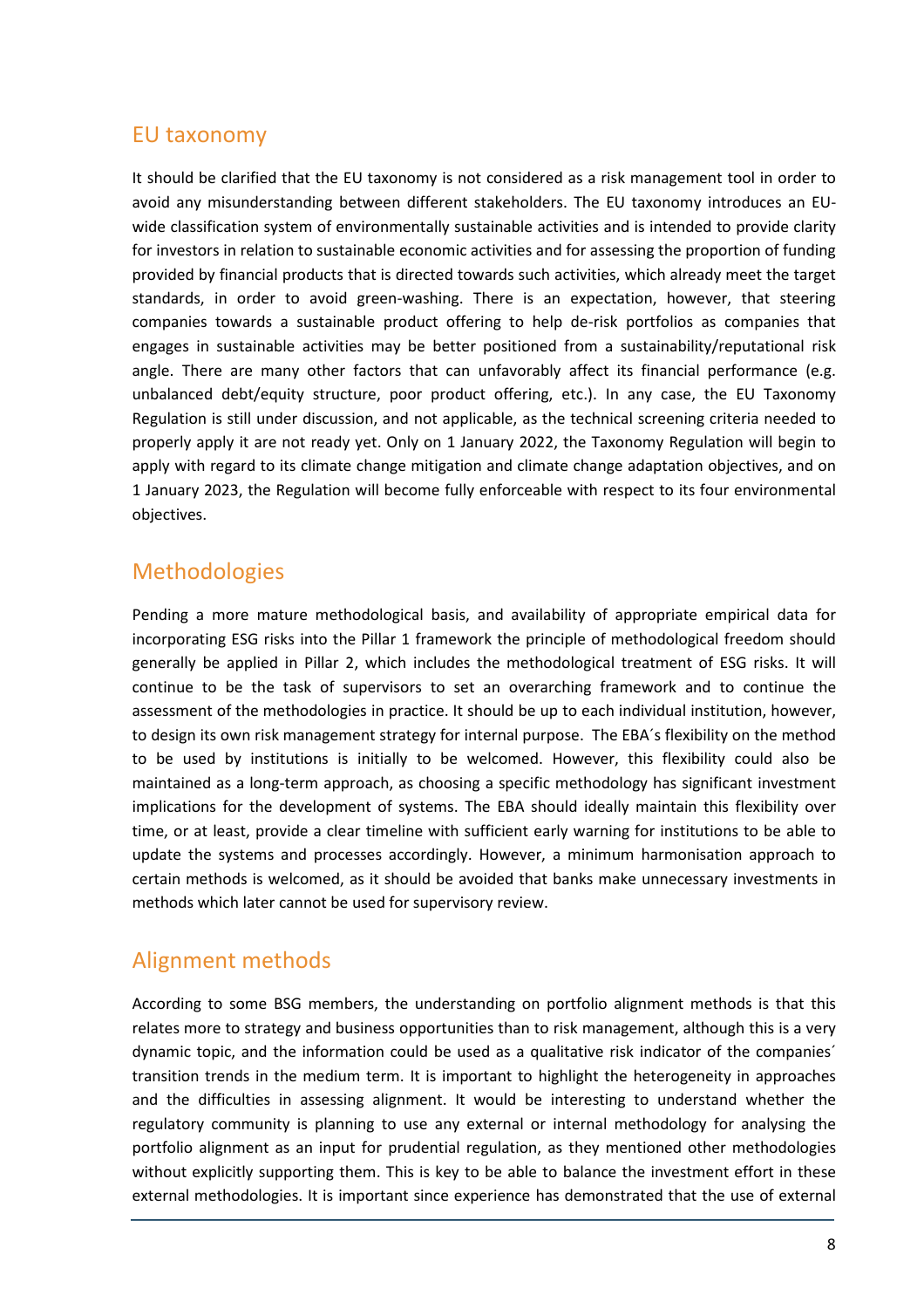methodologies related to credit risk models has been penalized on a regulatory basis, being the internal developments the preferred options by regulators. In any case, the BSG welcomes that the EBA report keeps the door open and avoids a too prescriptive approach, which would be premature at this stage. It should be noted that some of those methods have been developed as open source by banks (notably the Katowice alliance) so that the framework can be used freely and improved by all stakeholders<sup>[1](#page-8-0)</sup>.

#### Risk framework methods

Stress testing is particularly challenging, and actually not yet fit-for-purpose, as relates to ESG risks. Indeed, the current stress testing framework, which requires extensive resources, notably in finding a full set of scenarios to cover both probable and rare yet possible outcomes, is limited to a time horizon of 3 years, which fits with the potential materialization of credit, market and operational losses. It is based, for feasibility reasons, on a static balancesheet assumption, which obviously is already a massive oversimplification, as it assumes that, as a crisis scenario is simulated, the bank take no management action to reduce its exposure to the affected activities.

If applied to climate risks, such a framework would be totally irrelevant : the horizon to be looked at is much longer, and given the intrinsic nature of climate risks is about transitioning or not toward a low carbon economy, assuming a static balance-sheet would negate any portfolio alignment effort, and there fore not properly discriminate among different players or underlying assets.

Climate sensitivity analysis, as the one currently developed by ACPR in France, and some other regulators, being a more relevant form of integrating climate risks into financial modelling, could be a working solution, although it remains rather complex for smaller banks, yet there is not enough experience at the market within this method.

The BSG fully agrees with the EBA's assessment that methodologies are still in an early form and that they all require a substantial degree of subjective judgement, as is the case for all risk categories. It appears that banks and investment firms are currently considering other methodologies from external providers, given that for now there is no capacity for most credit institutions to develop these models/methodologies in-house. The question arises however to which extent regulators will accept the use of external provider methodologies over time.

## Exposure methods

 $\overline{a}$ 

While ESG ratings provided by specialized rating agencies are a good way to secure industry-wide, coordinated understanding of ESG risks connected to various counterparties, there is a need for a

<span id="page-8-0"></span> $1$  In December 2018, during the COP24 in Katowice, BBVA, BNP Paribas, ING, Société Générale and Standard Chartered committed to measuring the alignment of their loan portfolios with climate targets and studying their capacities for gradually moving their financial flows towards activities compatible with the Paris Agreement.

On September 2020, these banks jointly published with 2 Degrees Investment Initiative a report on the application of the Paris Agreement Capital Transition Assessment (PACTA) methodology to their credit portfolios. It is worth mentioning that PACTA is Open Source. In addition, the approach is dynamic. The analysis proposed is sectoral and was tested as a priority on the economic sectors producing the most GHG emissions: automotive, power and fossil fuels. The extension of its application to other sectors, along with the availability of the data will probably lead to further adjustments. And lastly, its adoption by banks and industrial stakeholders should also enable further improvements.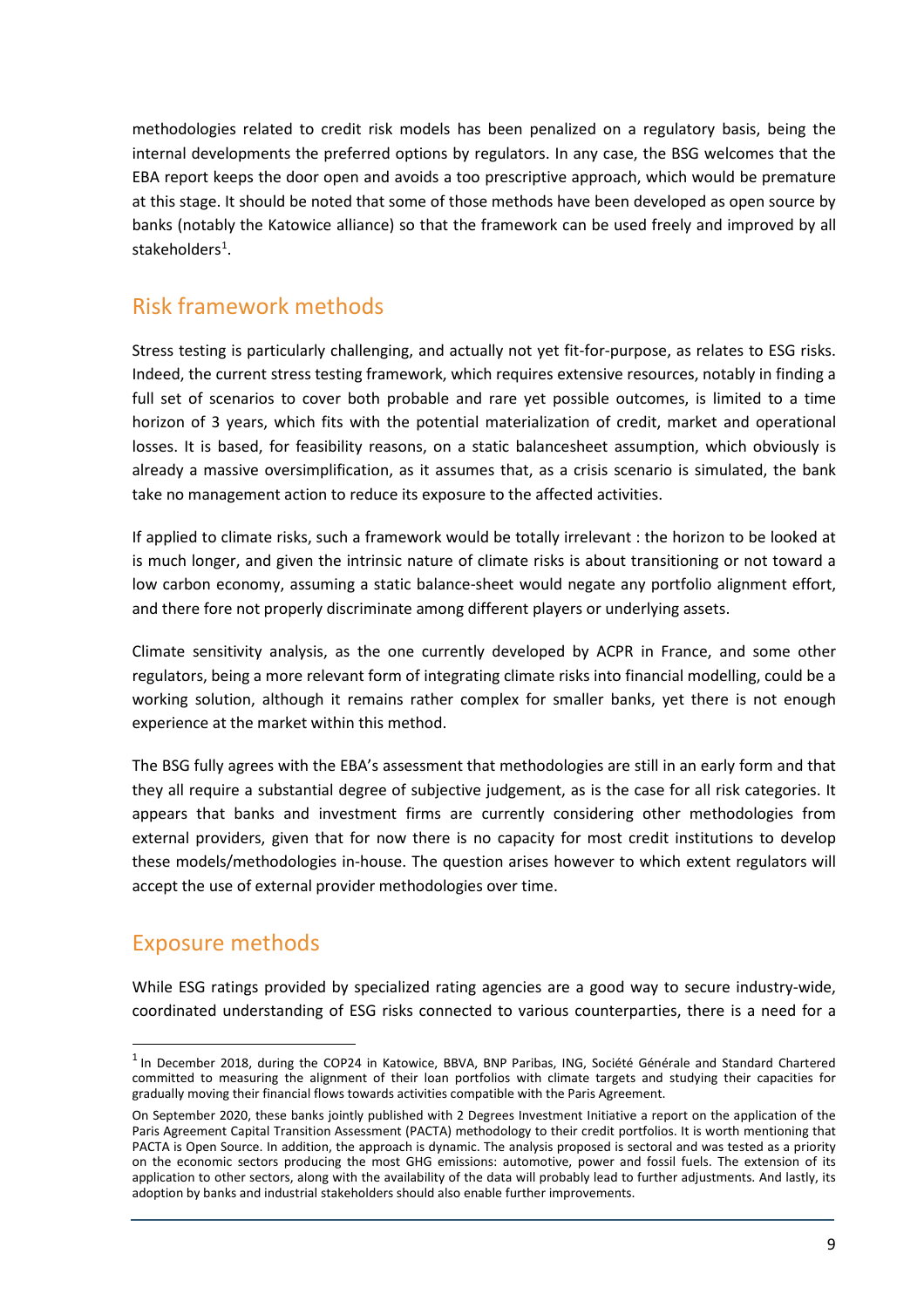higher degree of method transparency, comparability and consistency by ratings providers or approval of specific ratings by regulators. The risk of investing into external data without being certain they meet regulatory approval is too high in particular for a small institution that will have to rely on internal developments for which capacities are lacking. Another concern in this respect is that ESG ratings are generally only available for publicly listed firms. Most non-listed firms do not have such an ESG rating available.

#### Integration of ESG factors in modelling and capital planning

EBA's acknowledgement of the difficulty to include ESG factors in internal credit models is welcomed. The possible future events depend on scenarios that are long-term, so they cannot be integrated directly into credit models. As long as there is a shortage of historical data for quantifying ESG risk factors, it appears likely that modelling will rely on scenario analysis, at least for the near term, and new forward-looking approaches and new methodologies will be needed given the unprecedented nature of ESG and specifically climate change (CC) factors and risks.

Banks and investment firms will have to progressively test relevant ESG factors to complete the gaps in data, methodology and assumptions that have not been established and tested with soundness.

# Liquidity and funding

For liquidity and funding, it seems plausible that liquidity and value of assets could be impacted, as well as retail cash flows. These are incorporated in liquidity stress testing, although not explicitly attributed to ESG risks. However, liquidity and funding seem less pressing as the ESG risks are also largely considered to have a longer-term impact while liquidity risk is mainly a short-term risk. The approach with regard to ILAAP (Internal Liquidity Adequacy Assessment Process) should therefore be proportionate, and the BSG recommends to develop it at a later stage.

## Stress testing

The fact that EBA recognizes that stress tests are still too exploratory exercises to trigger capital requirement consequences is to be welcomed. Stress tests can give very different results depending on the methodology used, the assumptions included in the time horizon and the scenarios which will be tested (smooth convergence, rapid convergence, no convergence). EBA should specify that stress test results could only be used, even qualitatively, by the regulators provided that they have defined a common set of assumptions and scenarios.

The recommendation that institutions should leverage on the NGFS (Network of Central Banks and Supervisors for Greening the Financial System) scenarios to overcome the modelling challenges on climate risk scenarios is to be welcomed. However, it is important to bear in mind that banks/investment firms need to cover a diversified portfolio with a lot of sectors/subsectors in different geographies and that granularity is incomplete at the moment, and it will take some time for the NGFS to be able to finalise the task.

Similarly, the recommendation that institutions should use "multiple scenarios" to assess climate risks is questionable. This could add further uncertainty and lead to heterogeneity in outcomes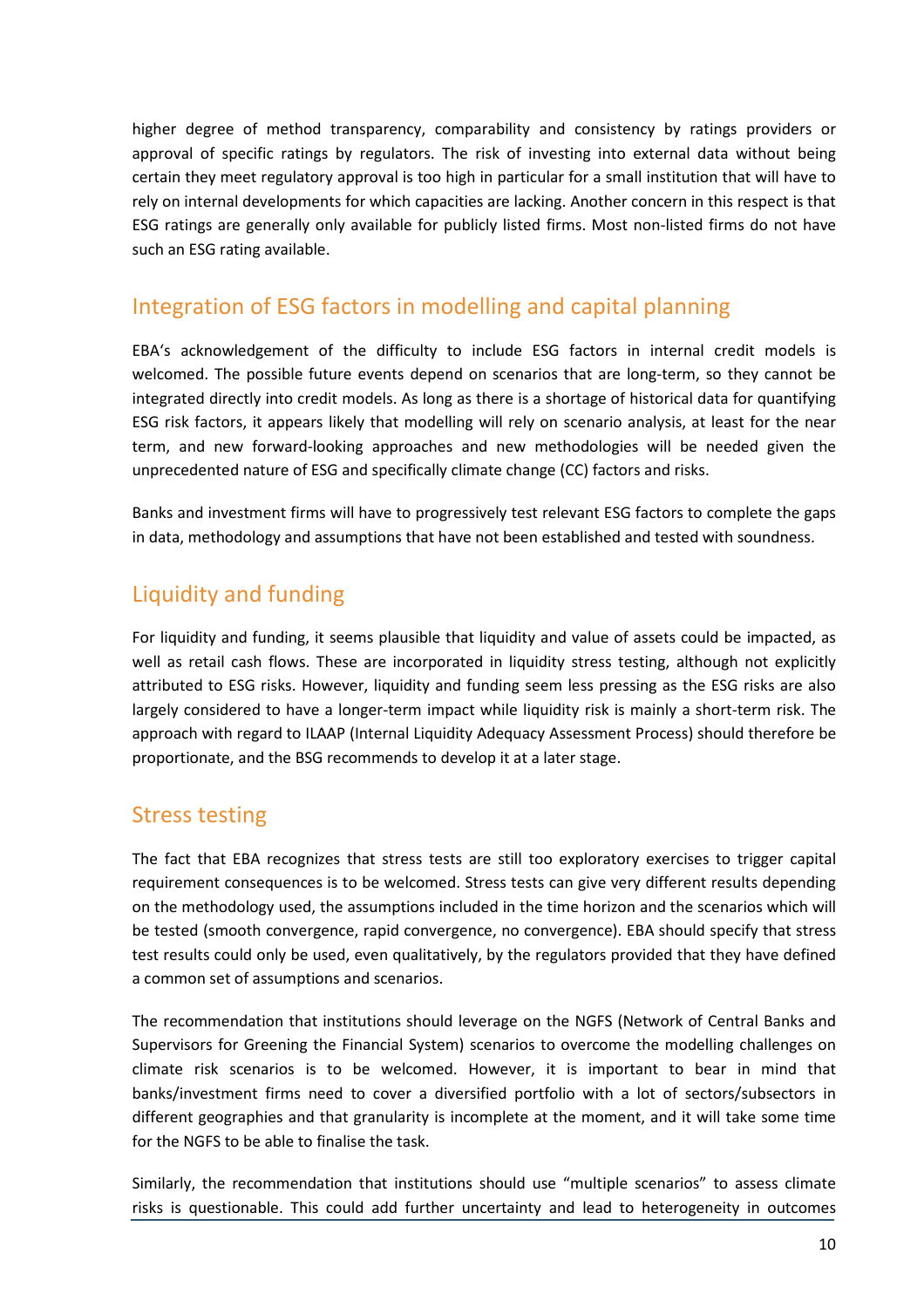across institutions, as for now, there is no clear view on the climate pathways and year horizons etc. among other variables. One interesting approach in this area is the approach chosen by ACPR in France, where the base case scenario is a scenario of orderly adaptation to the Paris accord objectives, and the adverse scenarios are scenarios where the transition path is not met, leading to disruptive impact on the economy, brutal policy responses, and inability of most vulnerable firms to adapt.

The EBA´s expectations on how feasible it is for institutions to have all the relevant data available to perform climate stress tests and respond to "a broad range of on-demand requests" could be too far reaching for now.

The BSG recommends EBA to properly reference the challenges around data, institutions dependencies´ on third parties including customers, data providers, etc., and acknowledge that as these are not standard tests, the same level of data consistency would be difficult to achieve for now. In addition, it is important to reiterate that it is expected that the data quality and availability will gradually improve in the European Union as the reviewed NFRD and other initiatives are implemented, but this will not be the case in many of the jurisdictions where different institutions operate.

# Pricing

The DP calls on institutions to adjust their pricing to reflect also the risks driven from the ESG factors and account for ESG risks in their pricing strategies. This is an important step which needs very careful consideration and preferably a phased-in approach after the implementation of the ESG risk management framework. The various risk management practices to manage ESG risk, which could include internal pricing mechanisms, risk appetite limits or requirements for risk reduction, may or may not always translate into external pricing of products. It should be approached holistically as part of a bank's approach to ESG risk management. Also, given that pricing is already dependent on global market forces, namely an institution's borrowing rate and a risk premium. For example, larger institutions which are active outside of Europe may therefore face a pricing, and hence competitive disadvantage if regulators outside of the EU do not adopt the same measures. Particular attention should be devoted to the United States, as most commodities are funded in US Dollars which usually means European based institutions start at a disadvantage. We would expect, however, that pricing will progressively adjust to reflect the higher long-term risk of unsustainable activities/exposures. In practice, the priority as regards to pricing has been for banks to offer lower prices to clients on green products, in order to encourage them to accelerate their transition. This is in particular the case for "sustainability-linked loans", where the interest margin varies as a function of the capacity of the corporate to achieve some contractually agreed KPIs, defined to capture whether the corporate is on track in its transition pathway.

#### Supervisory assessment

From a conceptual point of view, it is understandable why the time horizon of the supervisory assessment needs to be extended. The nature of ESG issues, particularly climate-related ones, requires a longer time horizon of business model planning. The regulatory need to assess long-term resilience of credit institutions is also understandable. Benefit lies in looking at a variety of time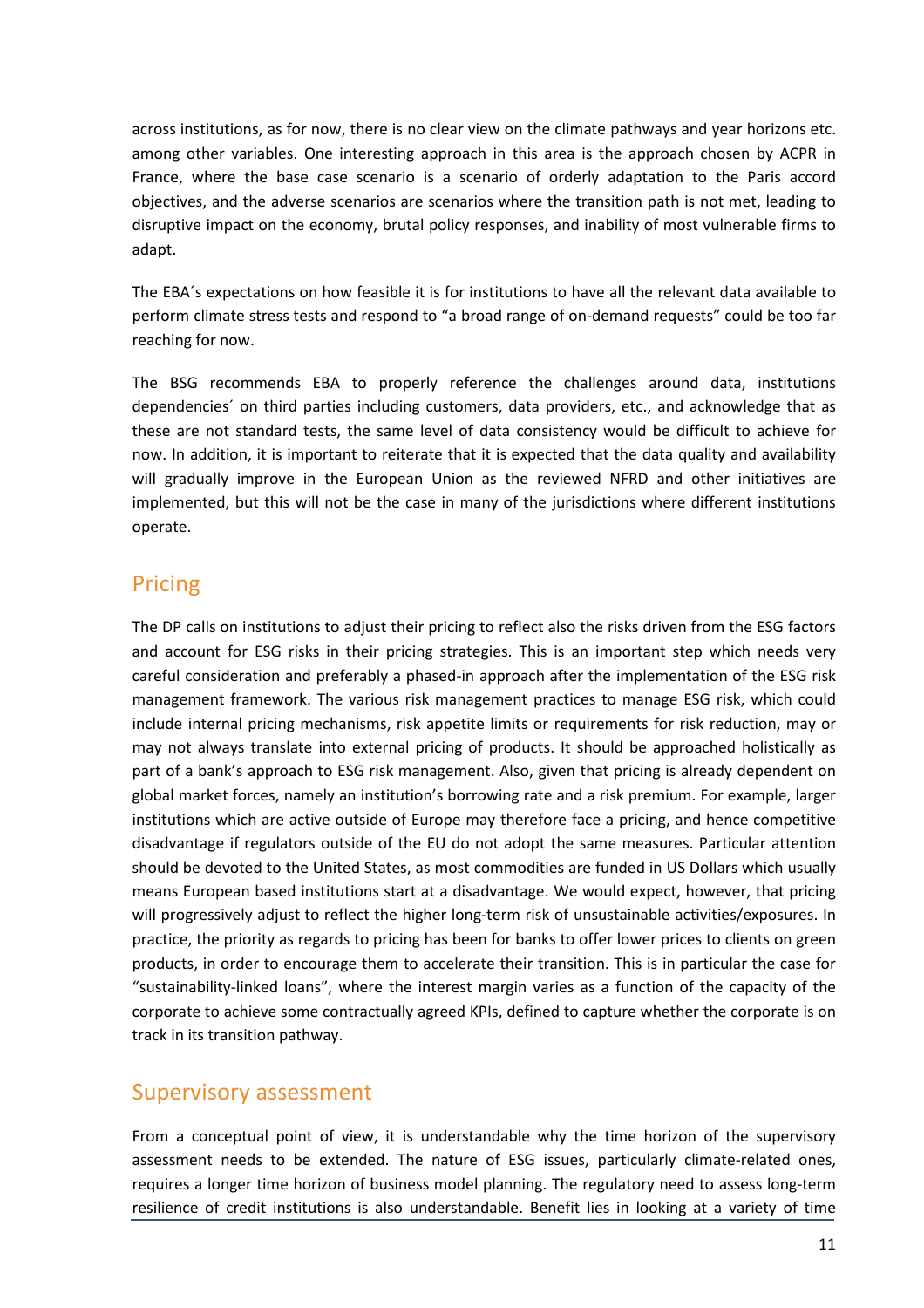horizons to manage the impact of climate change as different risks could materialize and inform strategic choices as well as risk appetite setting. Whereas classic stress testing models focus on quantifying the near-term impact that corresponds with the financial planning horizon, for climate the impact is predominantly noticeable in the long term (reaching up to 2050). Consequently, regulators and supervisors should not expect the same granularity of measurement at such long horizons than on traditional 1-y capital modelling tools.

## The time horizon

The time horizon for a correct assessment of the ESG risks is medium-long. The current regulatory framework for management and supervision of risks, such as the SREP, is built on the short to medium term at most. It therefore seems useful to reflect on what changes are needed, even at the Level 1 legal framework, to reconcile the two different perspectives and allow banks and supervisory authorities to assess the ESG's risks effectively, and in line with regulatory constraints.

# From a practical point of view, there are a number of challenges:

From an analysis of the business viability perspective, the time horizon used should be aligned with that considered within the SREP process, having also in mind that this is a review carried out on an annual basis. In order to assess any upcoming ESG risk (beyond 12 months), we would understand the Competent Authorities have in place additional tools to gather those potential risks, for instance, the stress test where a more forward-looking approach is imbedded in the different scenarios considered.

The reason why the current forward-looking assessment is in practice constrained to about 5 years is that the longer the time horizon, the greater the uncertainty. Extending the time horizon to 10 years or more would introduce a significant amount of uncertainty into this assessment. Some BSG members believe that it might be difficult to gauge if such an assessment would then lead to credible outcome.

Given that ESG risks can materialise in the short and medium-term, paragraphs 302 and 303 provide considerations to understand the quantitative impact from ESG factors and the areas qualitative analysis should cover. It would be advantageous if the discussion paper would provide more details as to how this long-term resilience should be operationalised by credit institutions.

It is important to consider the value of geographic and sectoral diversification in the assessment of the long-term resilience of credit institutions.

The key hurdle on assessing either of these time horizons is around the access to adequate (historic) data and convergence of methodologies that can support the quantification of the impact. The need for long-term assessments is clear given the fact that loans with a long maturity, such as residential mortgages, that are given today should already be able to withstand a substantial part of the energy transition and/or potentially strong physical effects from climate change. However, the outcomes should obviously be treated cautiously and in a very different way from the more traditional short to medium term assessments. This is clearly an example where banks, regulators and supervisors should team up to collectively determine approaches for this.